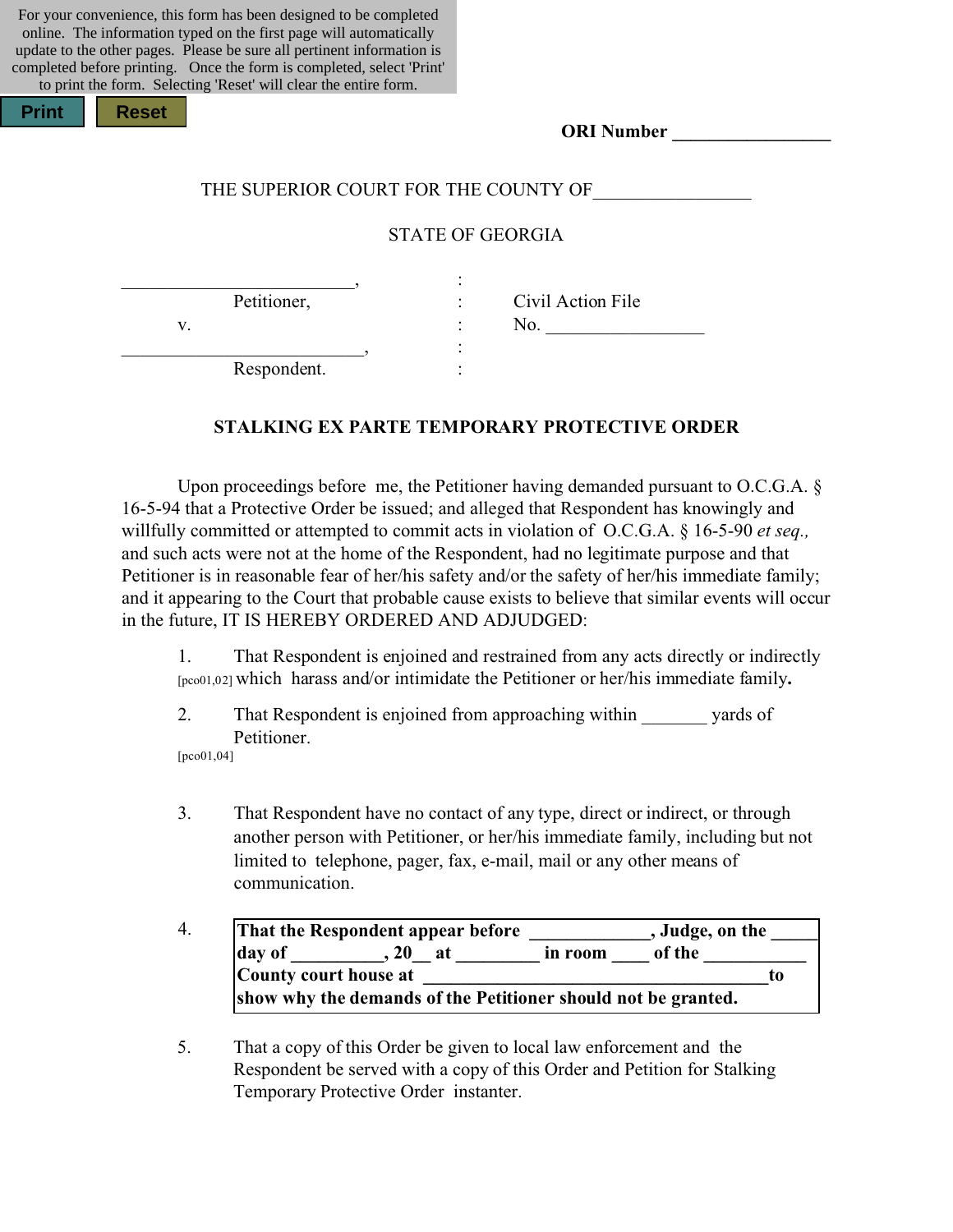### CIVIL ACTION FILE NO. \_\_\_\_\_\_\_\_\_\_\_\_\_\_\_\_\_\_\_\_

- 6. That this Order applies in every county throughout the state and it shall be the duty of every court and every law enforcement official to enforce and carry out the provisions of this Order pursuant to O.C.G.A. §§ 16-5-94(e) and 19-13- 4(d). Law Enforcement may use their arrest powers pursuant to O.C.G.A. §§ 16-5-91 and 17-4-20 to enforce the terms of this Order.
- 7. That these proceedings be filed in the office of the Clerk of this Court.
- 8. That this Court determined that it had jurisdiction over the parties and the subject matter under the laws of the State of Georgia and the Court ordered that the Respondent be given reasonable notice and opportunity to be heard sufficient to protect the Respondent's due process rights and this Order shall be presumed valid and pursuant to 18 U.S.C. § 2265(a) shall be accorded **full faith and credit** by any other state or local jurisdiction and shall be enforced as ordered as if an Order of the enforcing state or jurisdiction.

| SO ORDERED this<br>day of |  |
|---------------------------|--|
|---------------------------|--|

JUDGE, SUPERIOR COURT

\_\_\_\_\_\_\_\_\_\_\_\_\_\_\_\_\_\_\_\_\_\_\_\_

\_\_\_\_\_\_\_\_\_\_\_\_\_\_\_\_\_\_ County

Print or stamp Judge's name

\_\_\_\_\_\_\_\_\_\_\_\_\_\_\_\_\_\_\_\_\_\_\_\_

**Violation of the above Order may be punishable by arrest.**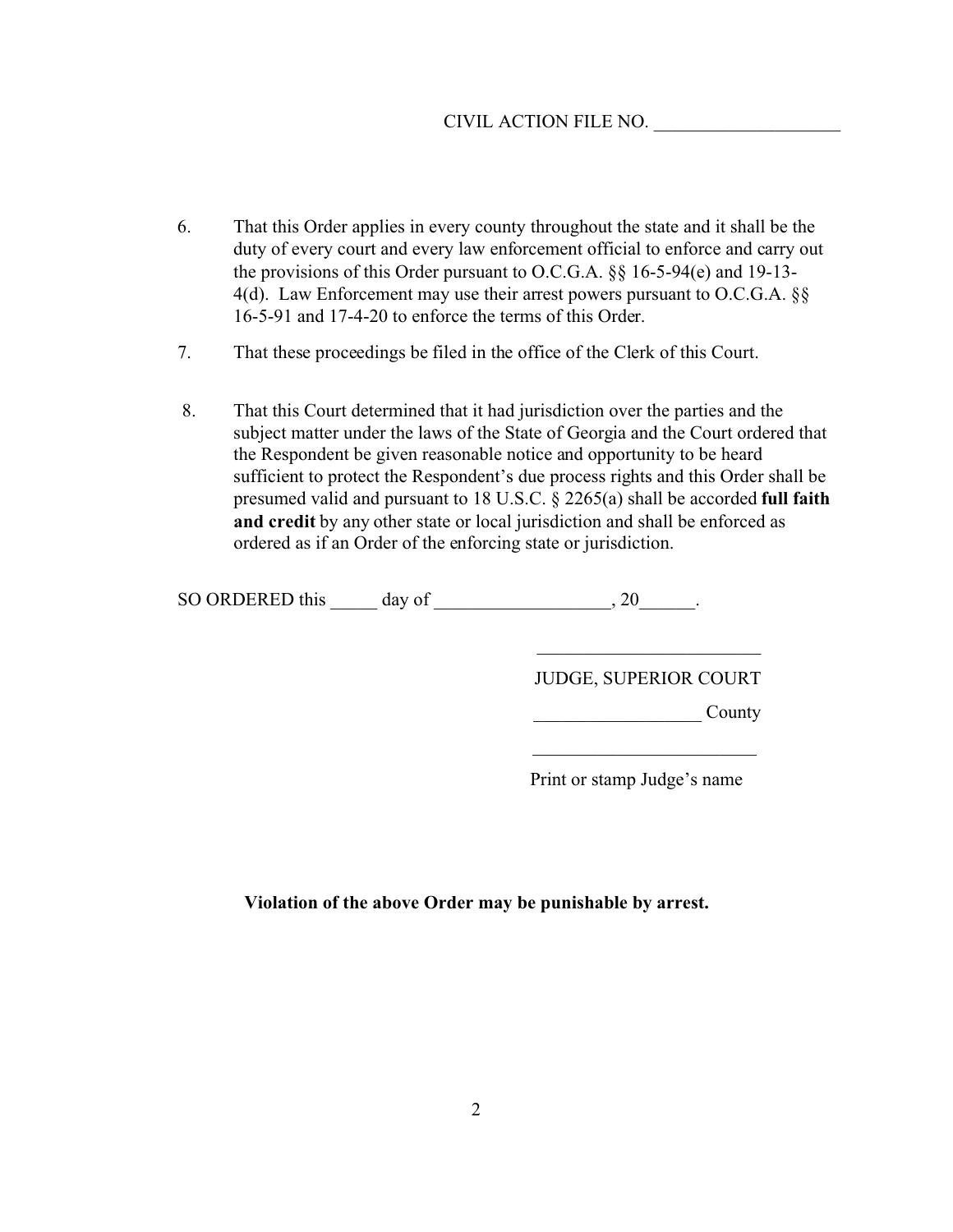#### **NOTICE TO RESPONDENT**

- **1. Violation of this Order may result in immediate arrest and criminal prosecution that may result in jail time and/or fines and/or may subject you to prosecution and penalties for contempt of court.**
- **2. This Order shall remain in effect unless specifically superceded by a subsequent signed and filed Order, by operation of law, or by Order of dismissal, whichever occurs first. Only this Court can void, modify or dismiss this Order. Either party may ask this Court to change or dismiss this Order.**
- **3. A person commits the offense of Aggravated Stalking when such person, in violation of a temporary or permanent protective Order prohibiting this behavior follows, places under surveillance, or contacts Petitioner on public or private property for the purpose of harassing and intimidating the other person. This activity can subject the Respondent to arrest and prosecution for felony Aggravated Stalking, which carries penalties of imprisonment for not less than 1 year nor more than 10 years and a fine of up to \$10,000.00.**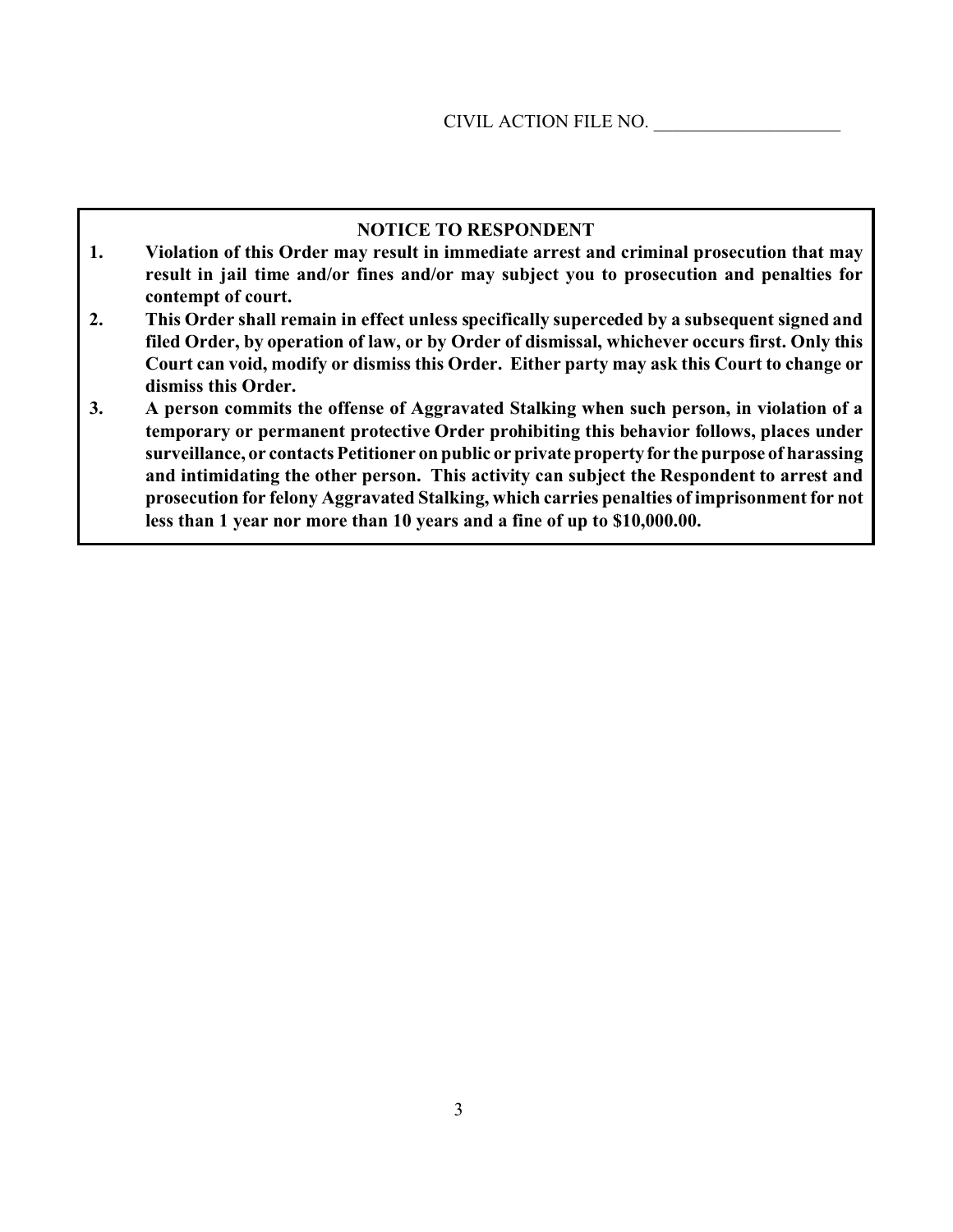CIVIL ACTION FILE NO. \_\_\_\_\_\_\_\_\_\_\_\_\_\_\_\_\_\_\_\_

Pursuant to O.C.G.A. Section 19-13-3, Petitioner assisted by

| Name:    |  |  |
|----------|--|--|
| Address: |  |  |
|          |  |  |

Telephone: \_\_\_\_\_\_\_\_\_\_\_\_\_\_\_\_\_\_\_\_\_

Note to Judges: This form is promulgated as a Uniform Superior Court Rule under the auspices of O.C.G.A. § 19-13-53. To order a specific provision, please initial in the space provided. The court should delete or otherwise make inoperative any provision in the standardized form which is not supported by the evidence in the case and in order to comply with the court's application of the law and facts to an individual case.